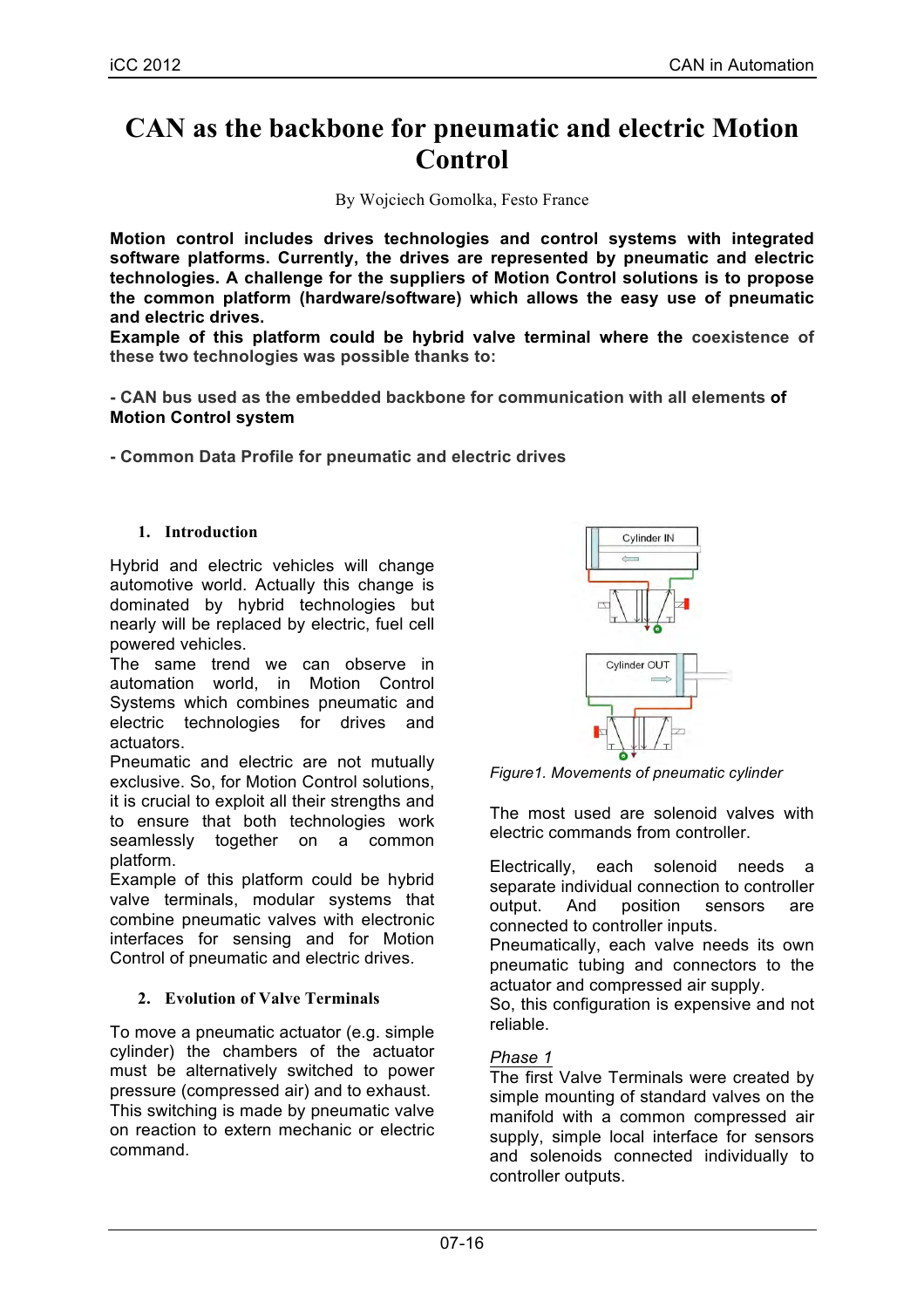

*Figure2. First Valve Terminal*

With fieldbuses, Valves Terminals were connected directly to inputs and outputs of the fieldbus nodes.



*Figure3. Valve Terminals on fieldbus*

The first main benefit for the users was drastically simplified pneumatic connection accomplished at the time of installation by mechanical personnel.

And because Valve Terminals can be mounted near actuators, shorten lengths of pneumatic tubing can be used: less matter, less work time, less engineering costs.

# *Phase 2*

Next step were Valve Terminals with dedicated communication interface (fieldbus coupler) for direct connection onto network. As the result, electrical parallel wiring of solenoids and sensors was drastically simplified and replaced by one fieldbus connection easy to plug in.

# *Phase 3*

Next step were modular Valve Terminals. Modular structure has made possible the integration of different (pneumatic and not pneumatic) functional modules and to configure Valve Terminal for the particular needs of the user's application.



*Figure4. Functionality of modern Valve Terminals*

Finally, today, modern Valve Terminals have evolved into automation platforms with functional capabilities which include:

- Control of pneumatic actuators,
- Sensing (digital and analogue  $I/O's$ )
- Measurements (position, pressure, temperature),
- Proportional pressure regulation,
- Motion control with servo pneumatic and electric drives,
- Safety and diagnostic functions,
- Embedded PLC, ...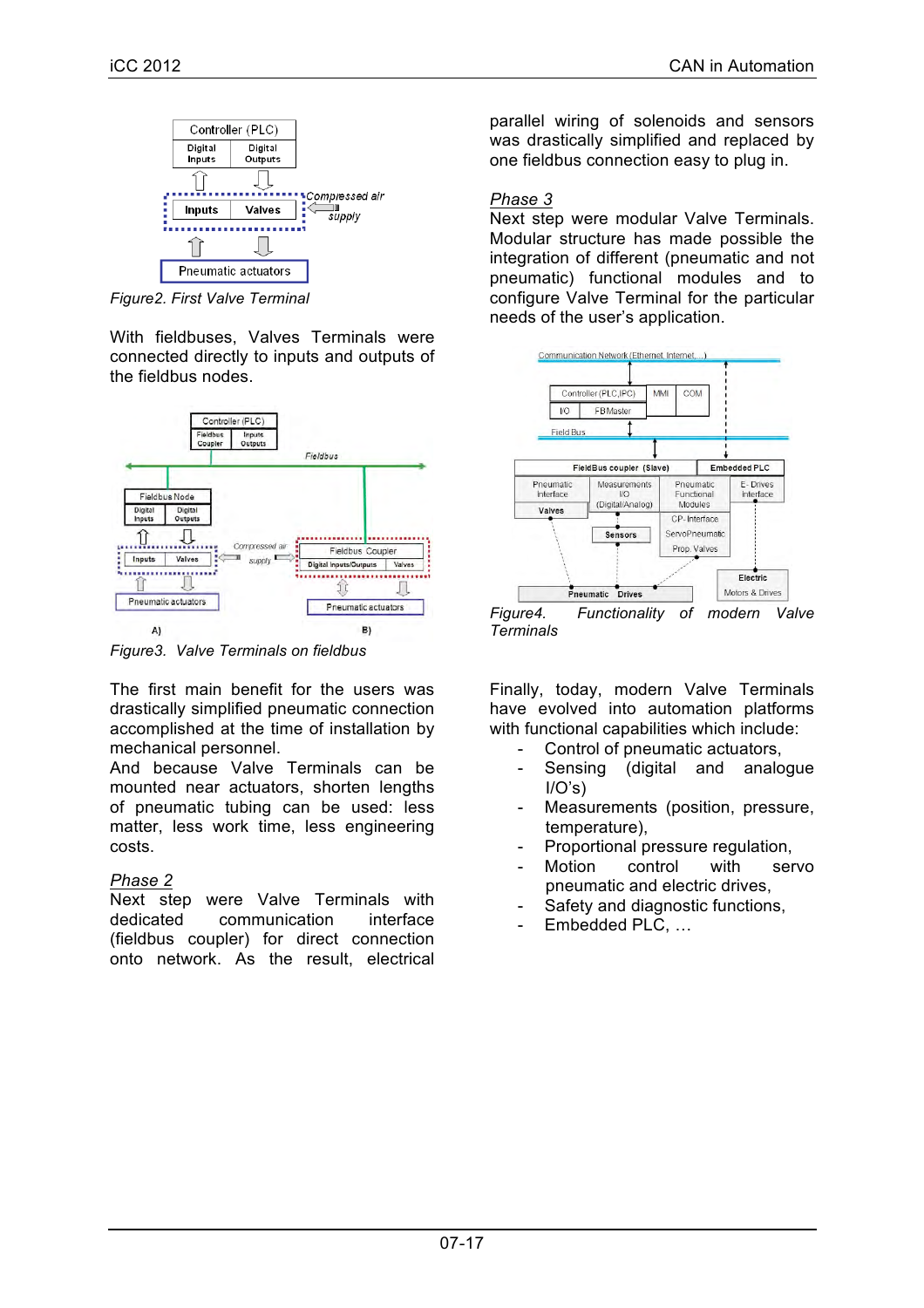

*Figure5. Functionality supported by modern Valve Terminals*

## **3. CAN network inside Valve Terminal**

Integration of the CAN network in Valve Terminal is performed on three levels

- At Level 0 as internal bus that connects together all modules of therminal
- At Level -1 as communication network for decentralized (standard or specific) equipment
- At Level +1 as communication network with upper level equipment (CAN-enabled fieldbuses)



*Figure6. Integration of CAN network inside Valve Terminal*

## *3.1***. Level 0: Internal communication bus**

Internal CAN bus ties together all modules of Valve Terminal. CAN controller is integrated in ASIC (or FPGA) on every

module. During startup (bootup) phase the controller of the main module executes identification of the configuration:

- Detection of each module on right **position**
- Detection of type of each module
- Comparison with nominal (stored) configuration

This approach makes simple an evolution and expansion of Valve Terminal, its commissioning, startup and diagnostic.

## *3.2.1.* **Level -1: Decentralized standard equipment**

Modular extension of Valve terminal is limited. Depending of the needs, the number of digital I/O's and solenoid valves can be expand with CAN-based network (e.g. CP-Interface Festo).

The base module, mounted on Valve Terminal, checks the configuration, parameterizes decentralized equipment

and manages data exchanges and diagnostic messages.

This approach allows not only savings in cables and great flexibility for modular machines/robotic cells. Often, it provides new functionality, e.g. Hot Plug (tool change) mode.

Situation: each tool frame/carrier/module can be equipped with a different set of decentralized equipment. Every time where tool frame is changing during

runtime, actual configuration is automatically recognized in short time (<10ms) without stopping the Valve

Terminal and the main system.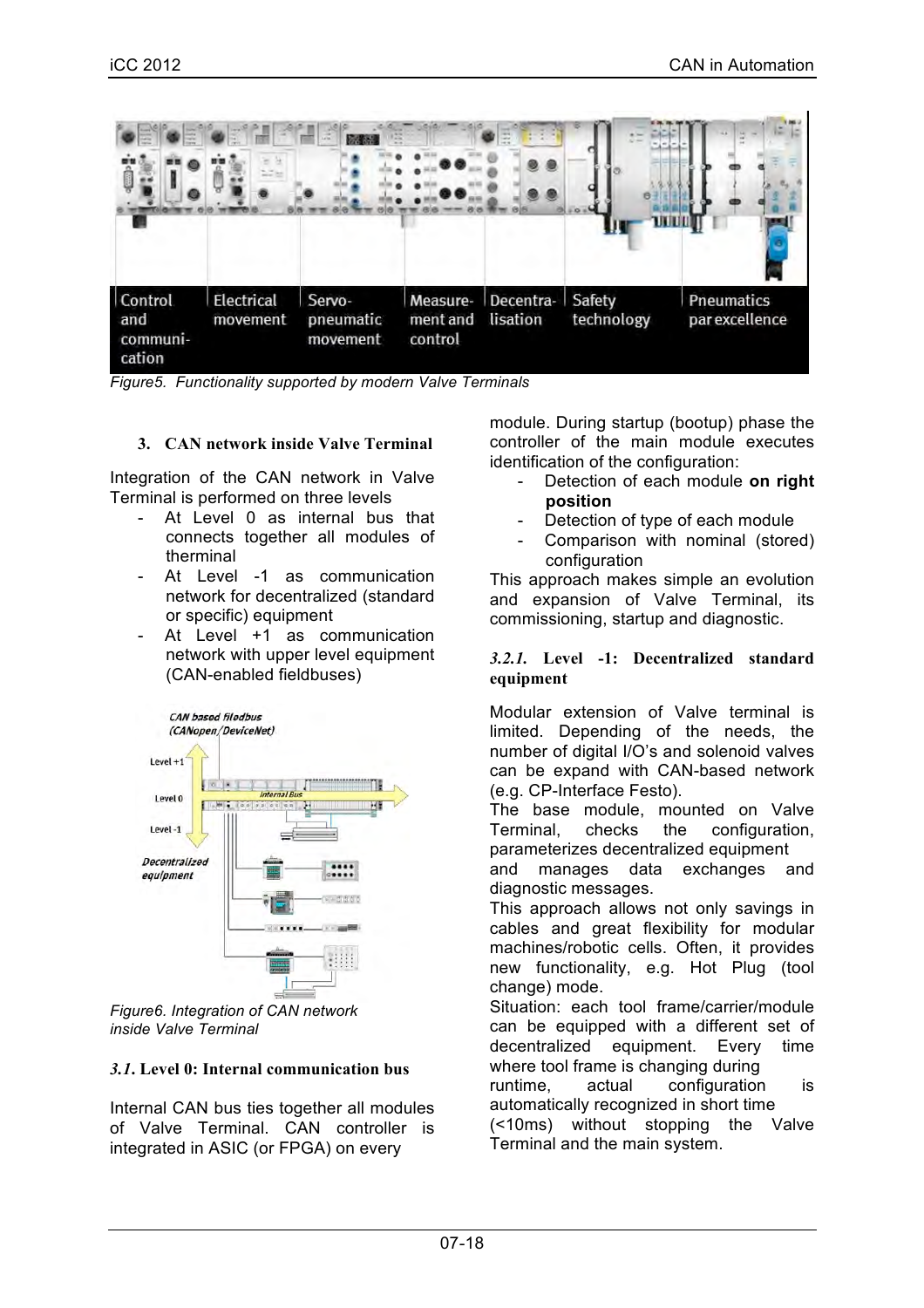

*Figure7. Tool change mode (Hot Plug) for Valve Terminal*

## *3.2.***2 Level -1: Decentralized equipment for Motion Control modules**

# *3.2.2.1 Servo pneumatic positioning*

Motion control with servo pneumatic modules allows the positioning of up to eight pneumatic axes. Intelligent positioning modules combined with linear or rotary pneumatic actuators, with built-in encoders, can control force or position with an accuracy of ±0.2 mm. And an electronic end-position-cushioning ("smart" soft-stop) option can make cycle times up to 30% faster while ensuring shock and vibration-free travel between two hard stops.



*Figure8. Servo pneumatic positioning with Valve Terminal*

The proportional valve, drive and displacement encoder are connected to form a closed−loop control circuit.

The proportional directional control valve is connected to Servo pneumatic module.. The sensor interface of displacement encoder is connected to valve.

These two connections are based on CAN bus with maximum permissible line length  $(total) < 30$  m.

Exchanged data and commands allow realising of the following functions:

- Parameter storage (hardware configuration, controller settings, records with specified set point values (position, force, speed, etc.)
- Identification (static and dynamic) of the connected components
- Positioning control (position or force) by appropriate activation of the proportional directional valve.

The servo pneumatic module is integrated in a Valve Terminal as functional positioning module and is controlled by the main node via the internal bus using 8 bytes of module output and 8 bytes module input data (manufacturer specific data profile FHPP, see p.4)

## *3.2.2.2 Positioning with electric drives*

-

-

For a Valve Terminal the functions of Motion-control with electric drives can be achieved in two ways:

By integration of the simple gateway module (Motion Gateway) between upper level systems and the network of electric drives



*drives: Motion gateway*

By integration of the intelligent (programmable) module ; the embedded Motion Controller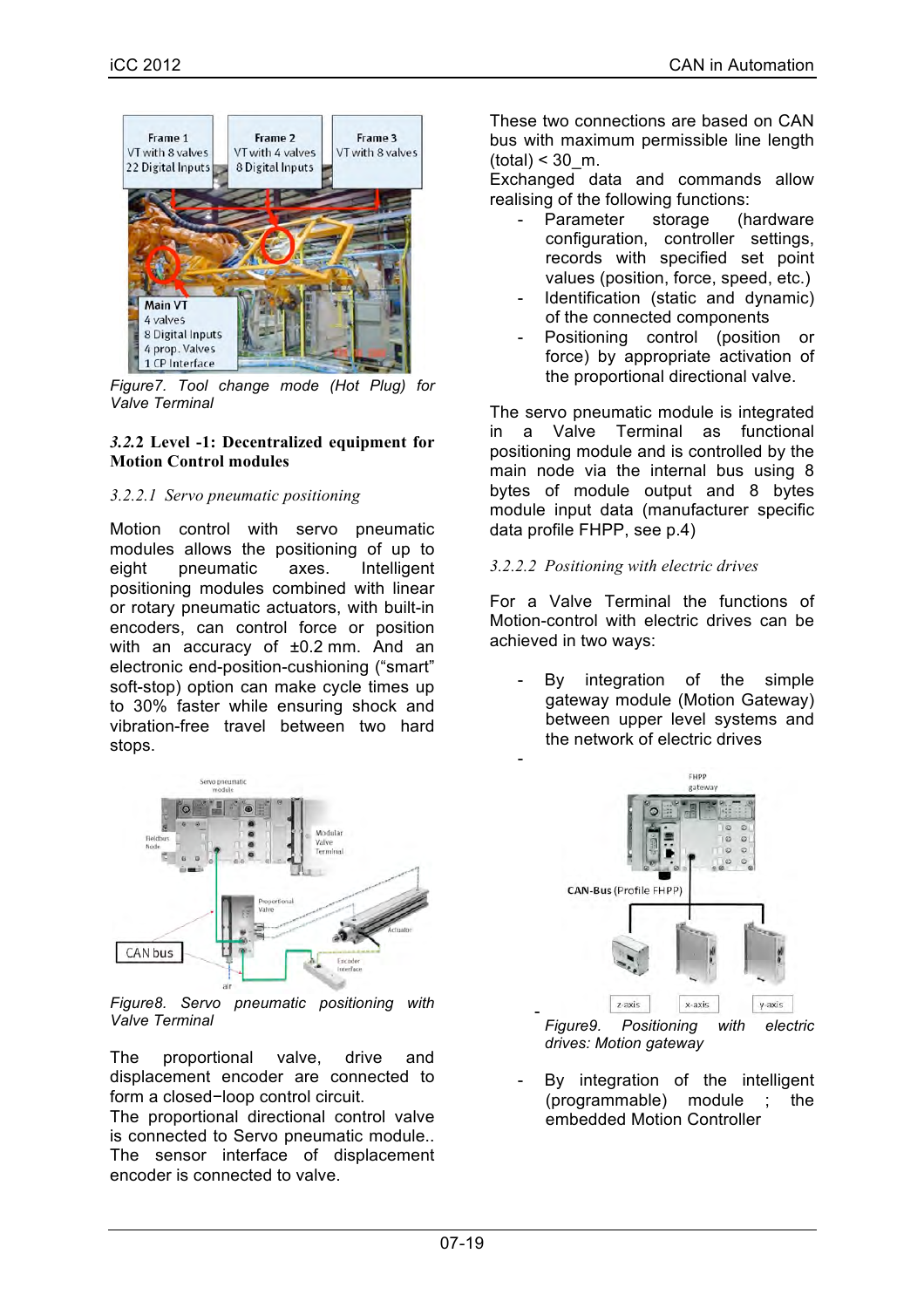

*Figure 10. Positioning with electric drives: Embedded Motion Controller*

The Motion Gateway is an interface for electric positioning and handling axes (up to 4). The axes are connected via CAN bus interface and use, in generally, the proprietary profiles for communication.

Programming of this kind of equipment is not required.

Motion control mode is Point-To-Point asynchronous mode: the axes are moving like single axes, no coordination.

Motion functions are controlled (over data profile FHPP) by higher order controller on main fieldbus or by PLC embedded directly in Valve Terminal,

The embedded multi-axis Motion Controller is an intelligent module in the Valve Terminal for controlling electrical

drive units connected on CAN bus; e.g. two axis groups with up to four axes each.

The standard CiA DS402 profile is applied and coordinated, synchronous, PtP multiaxis movements can be achieved very easily.

Programming is not required for this kind of controller, but a software tool must be used to configure and parameterize the module, motor controllers and movements to be performed.

This kind of multi-axis interface can be controlled by a higher-order controller via main fieldbus or directly by the PLC embedded in Valve Terminal.

Communication with the module is performed over the manufacturer specific data profile FHPP and expanded for the multi-axis synchronous mode.

# *3.3.* **Level +1: Communication fieldbus**

For modular Valve Terminals the communication task is performed by dedicated communication module.

Actually, the modern Valve Terminal is compatible with all common standards of industrial networks, including CANenabled fieldbuses as CANopen or DeviceNet.

E.g. for CANopen protocol, Valve terminals are compatible DS401 and DS 301 profiles.

And default settings (identifiers, OD and initial PDO mapping) correspond to predefined connection set for generic I/O modules.

A typical CANopen Object Dictionary for modular Valve Terminals is presented by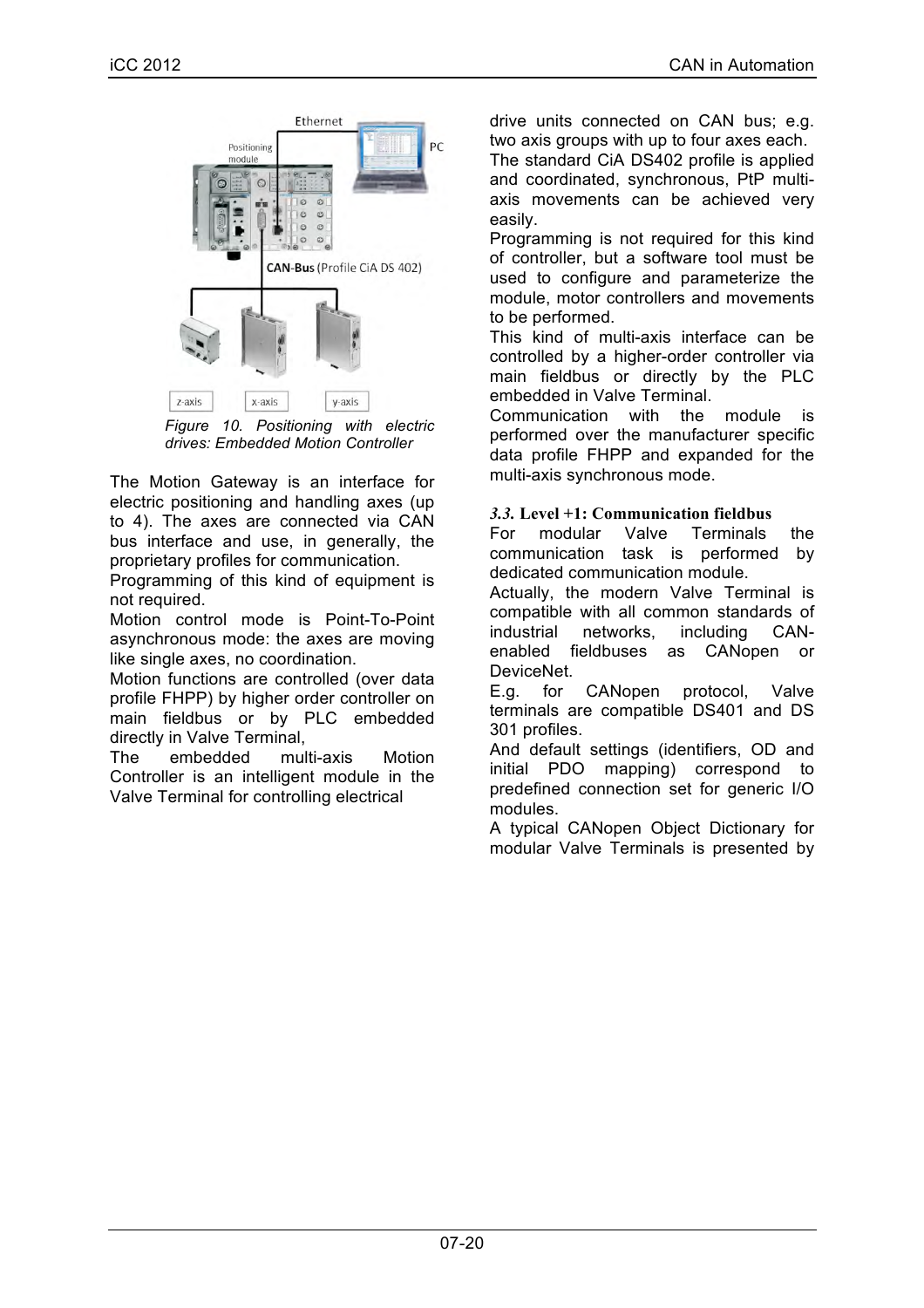| Index (hex) | Objects                                      |                  |
|-------------|----------------------------------------------|------------------|
| 10001200    | <b>Communication Profile</b>                 |                  |
| 14001403    | Communication parameters for R_PDO 14        |                  |
| 16001603    | MAPPING parameters for R_PDO 14              |                  |
| 18001803    | Communication parameters for T_PDO 14        |                  |
| 1A001A03    | MAPPING parameters for T_PDO 14              |                  |
| 20002110    | System and module data (configuration)       |                  |
| 22002210    | System and module diagnostic data            |                  |
| 23002310    | Diagnostic memory (40 last errors)           | Manufacturer     |
| 24002421    | System and module specific parameters        | Specific Profile |
| 40004801    | Function assignment module (Virtual modules) |                  |
| 50005FFF    | Force tables (Inputs/Outputs)                |                  |
| 6000, 6100  | « Input Array » (U8/U16 inputs)              |                  |
| 6200,6300   | « Output Array » (U8/U16 outputs)            |                  |
| 6206,6306   | « Fault Mode Array » for the outputs         |                  |
| 6207,6307   | « Fault Mode Status » for the outputs        |                  |
| <b>64xx</b> | Analogue Inputs/Outputs (values, parameters) |                  |

|  |  |  |  | DSP-301 (v.4.01), DSP-401 (v.2.0) conformity |
|--|--|--|--|----------------------------------------------|
|--|--|--|--|----------------------------------------------|

*Table 1 Typical Object Dictionary for modular Valve terminal*

#### **4. Common data profile for pneumatic and electric motion**

Each motion module on Valve Terminal is integrated as functional positioning module and is directly controlled via the internal bus. Communication with module is made via 8 I/O data bytes of the module.



*Figure11. Principles of communication with positioning modules on Valve Terminal*

This approach allows the motion controllers to be uniformly controlled and programmed. And, easy implementation of all functions needed for motion control:

- Operating modes of controllers
- Data structures
- Control of motion sequences
- Parameters of controllers

# *4.1.* **FHPP frame**

The content of the 8 I/O exchanged bytes is defined by manufacturer specific data profile FHPP: Festo Handling and Positioning Profile.

This profile was developed and optimised for handling and positioning functions realized by motion controllers for servo pneumatic and electric drives.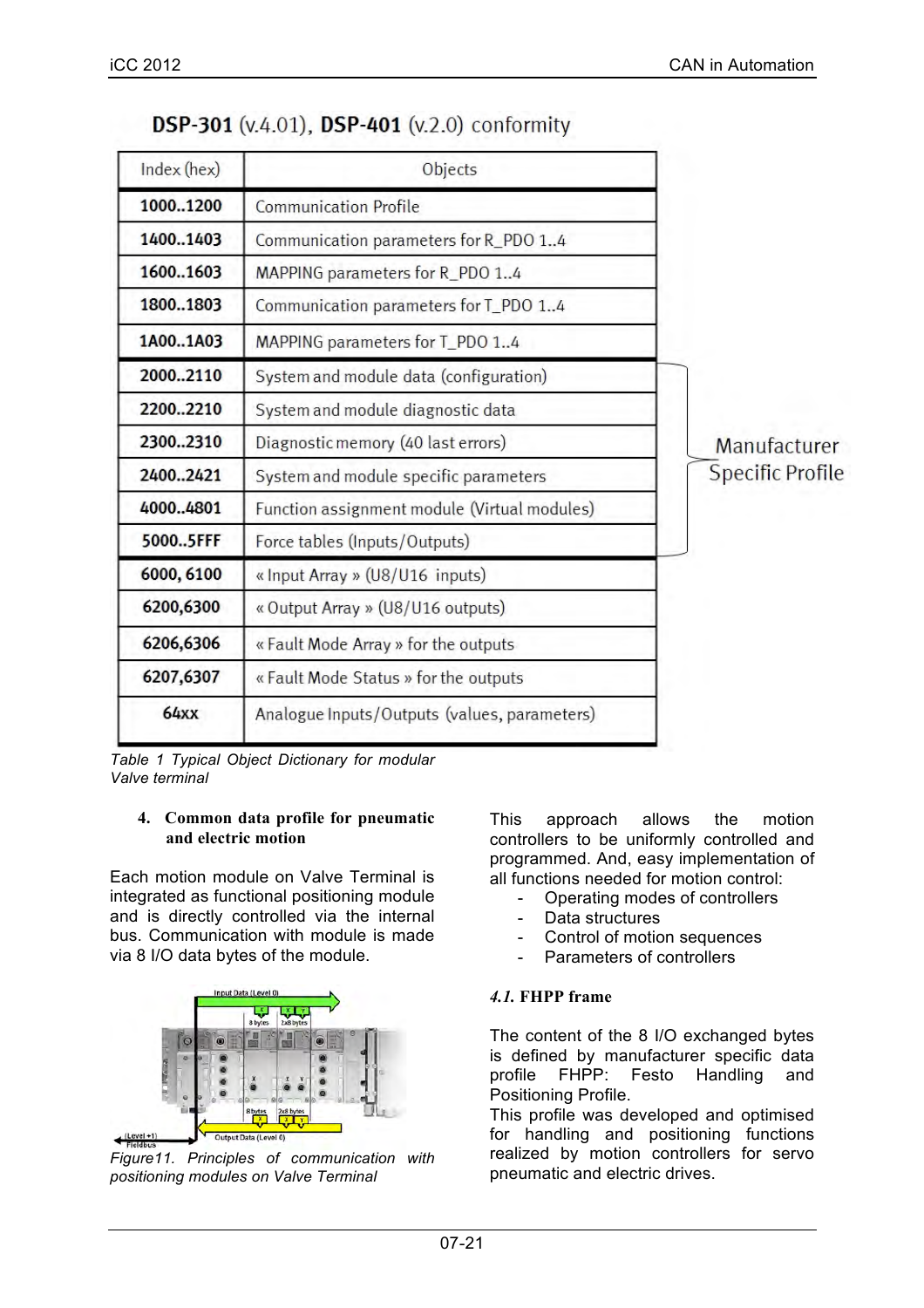| Byte 1      | Byte 2      | Byte 3     | Byte 4     | Byte 5                                     | Byte 6 | Byte 7                  | Byte 8 |
|-------------|-------------|------------|------------|--------------------------------------------|--------|-------------------------|--------|
| <b>CCON</b> | <b>CPOS</b> | <b>XXX</b> | <b>XXX</b> | Target (set point) value (position, force) |        |                         |        |
|             |             |            |            |                                            |        | To positioning module   |        |
|             |             |            |            |                                            |        | from positioning module |        |

*Figure12. Base of FHPP data profile (frame)*

Bytes 1 and 2 are the same for every operating mode of motion task.

They contain control bytes (input frame) and status bytes (output frame).

Bytes 3 to 8 transmit further control and status bytes, as well as setpoint and actual values:

- Additional operating mode dependent data (e.g. speed, record number,..)
- Target position/force for direct mode in output data
- feedback of actual position/force in the input data

The content of these bytes (3 to 8) depends on the selected operating mode (direct mode, record select, positioning mode, force mode)

# **4.1.1. Control bytes**

## *Control byte 1: CCON*

The CCON is used for controlling the state of motion controller in all operating modes. Main commands are:

- Drive enable
- Stop of the movement
- Brake release
- Select operating mode

All commands performed by CCON are acknowledged by Status byte SCON

## *Byte of the Positioning Control CPOS*

Control byte 2 (CPOS) is used to control the movement sequences as soon as the drive has been enabled:

- Start movement
- Start reference travel
- Jogging/ teaching
- Intermediate stop/ pause

All commands performed by CPOS are acknowledged by Status byte 2 SPOS.

## **4.1.2. Status bytes**

#### *Status byte 1: SCON*

SCON gives feedback information on the controller status and acknowledges all commands sent by CCON.

- Drive enabled
- Error/ warning
- Load supply of drive
- Act. Operating mode

## *Status of the Positioning: SPOS*

SPOS gives feedback information on the status of the positioning task launched by control byte CPOS.

- ACK for start
- Movement active
- MC Motion complete
- Pause active
- Following error
- ACK for teach in
- Still stand observation
- Axis referenced